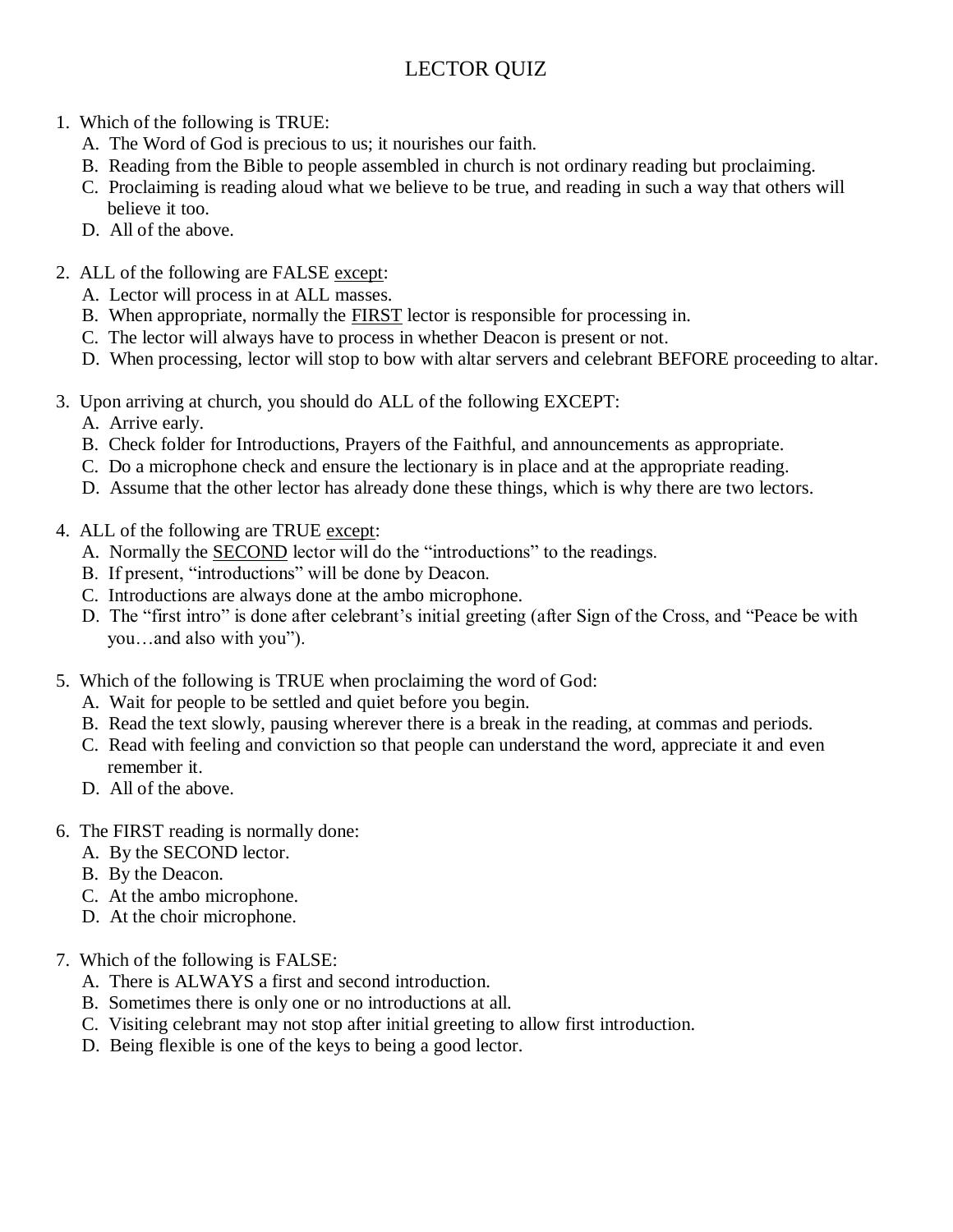- 8. Which of the following is TRUE when doing the Prayers of the Faithful:
	- A. Normally done by the FIRST lector or Deacon if present.
	- B. Done at the ambo microphone.
	- C. Usually done after the Nicene Creed.
	- D. All of the above.
- 9. After a reading is done, the lector should do ALL of the following EXCEPT:
	- A. Take a step back, bow your head in silent reverence/reflection.
	- B. Bow before and after each reading.
	- C. Wait until the first note of the music before going back to your seat.
	- D. Close the lectionary and put it on the bottom shelf after the SECOND reading.
- 10. Which of the following are keys to being a successful lector:
	- A. Practice, practice, practice.
	- B. Remember the 3 B's B prepared, B early, and B flexible.
	- C. Advise Derek NOT LATER THAN the last Friday of the current month of any date(s) you're unavailable for the upcoming month to avoid any scheduling conflicts.
	- D. All of the above.
- 11. Which of the following is FALSE when doing the announcements:
	- A. Normally done by the SECOND lector or priest/deacon.
	- B. Done at the ambo microphone.
	- C. Done at the choir microphone.
	- D. Normally done after the concluding prayer for communion.
- 12. When e-mailing Derek, you should send it to the following address:
	- A. [dereksalis@aol.com](mailto:dereksalis@aol.com)
	- B. [derek.salis@hickam.af.mil](mailto:derek.salis@hickam.af.mil)
	- C. Both A and B.
	- D. Either his work OR home address will suffice.
- 13. T or F: You should pray with the reading, asking God to help you understand its message.
- 14. T or F: It helps to look up words in the dictionary that you don't understand and check on pronunciations if not already listed in the work book. You can also use the following website for help with pronunciation: <http://netministries.org/Bbasics/bwords.htm> .
- 15. T or F: Reading your text out loud as many times as necessary is NOT a helpful practice.
- 16. T or F: One of the most common failings in reading the word is to rush through it, reading too quickly.
- 17. T or F: There should be a pause when introducing the reading: "A reading from…" and at the end of the reading before saying, "The word of the Lord".
- 18. T or F: Normally the SECOND lector is responsible for processing in with the Book of the Gospels unless Deacon Ron is present.